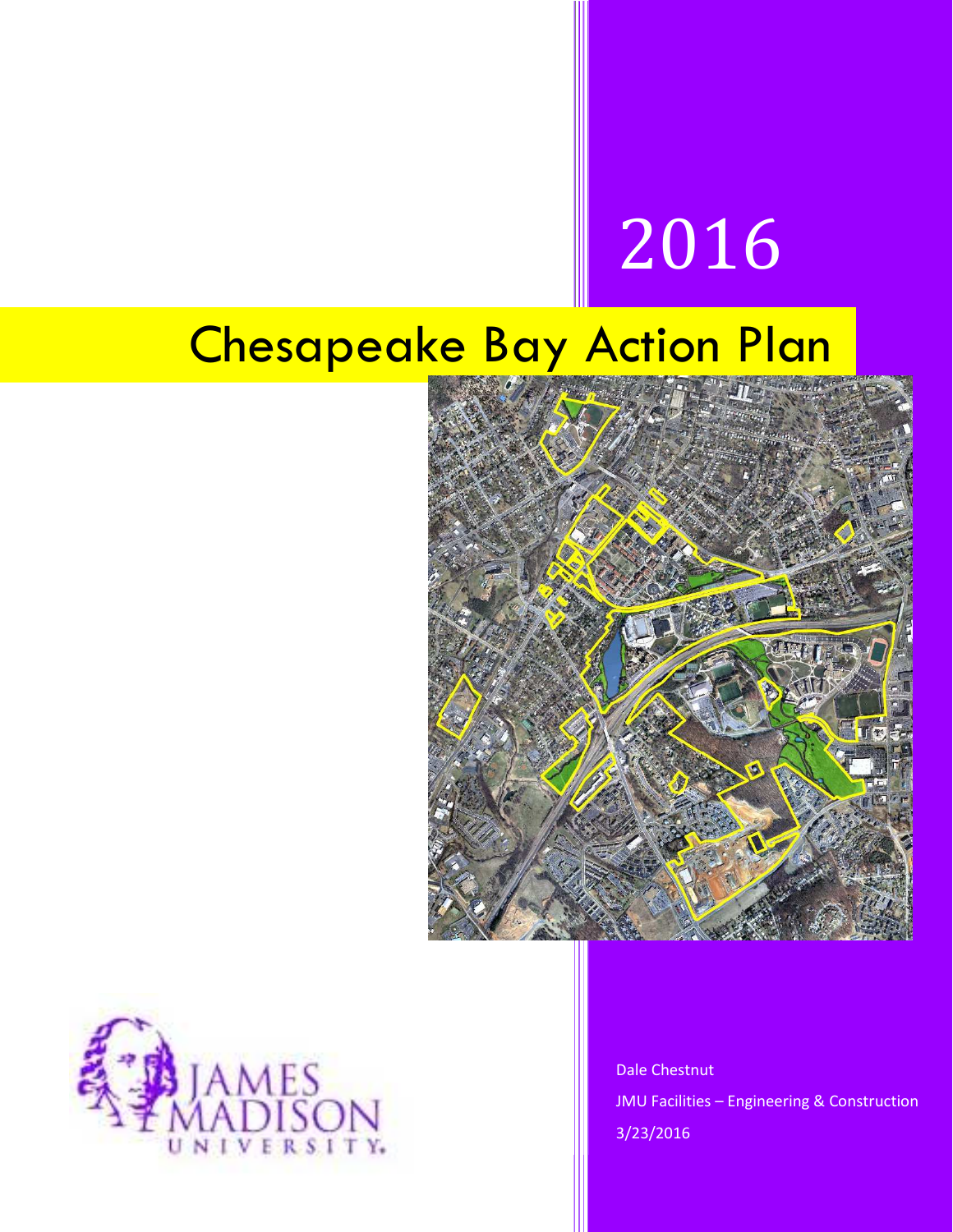Chesapeake Bay Action Plan James Madison University – Harrisonburg, Virginia

2016 Update

Submitted to satisfy the terms of the General VPDES Permit for Discharges of Stormwater from Small Municipal Separate Storm Sewer Systems (MS4)

Registration Number: VAR040112

*Contact Information:* Dale Chestnut Stormwater Coordinator Facilities – Engineering & Construction James Madison University 181 Patterson St., MSC 7004 Harrisonburg, VA 22807 (540) 568-7606 chestndl@jmu.edu

*Prepared with the Assistance of:* Central Shenandoah Planning District Commission 112 MacTanly Place Staunton, VA 24401 (540) 885-5174 cspdc@cspdc.org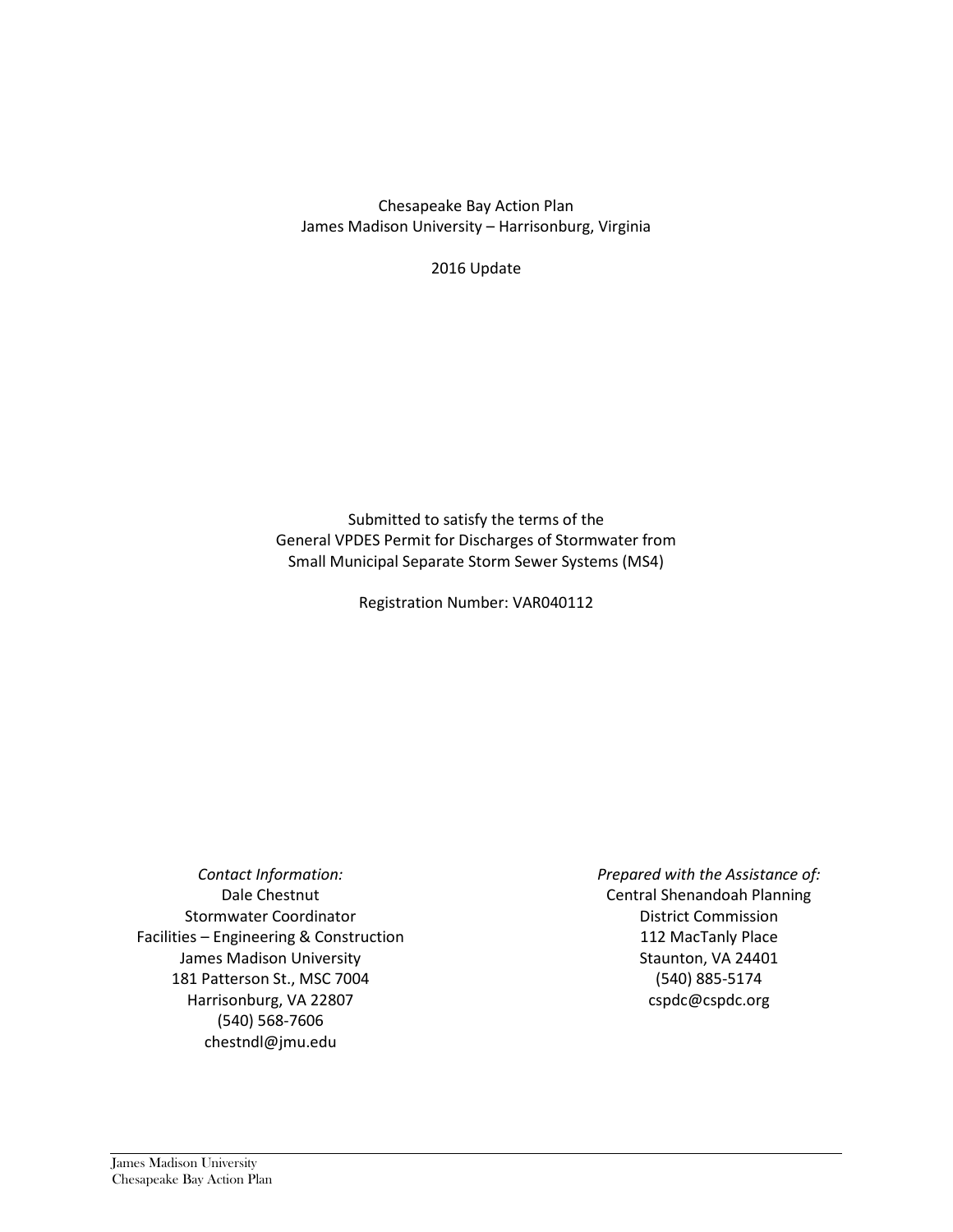### Table of Contents

|                                                                                                                                      | Page # |
|--------------------------------------------------------------------------------------------------------------------------------------|--------|
| Introduction                                                                                                                         | 1      |
| <b>Current Program and Existing Legal Authority</b><br>1.                                                                            | 2      |
| New or Modified Legal Authority<br>2.                                                                                                | 3      |
| 3.<br>Means and Methods to Address Discharges from New Sources                                                                       | 4      |
| Estimated Existing Source Loads and Calculated Total Pollutant of Concern<br>4.<br><b>Required Reductions</b>                        | 5      |
| 5.<br>Means and Methods to Meet the Required Reductions and Schedule                                                                 | 7      |
| Means and methods to Offset Increased Loads Form New Sources Initiating<br>6.<br>Construction Between July 1, 2009 and June 30, 2014 | 9      |
| Means and Methods to Offset Increased Loads from Grandfathered Projects<br>$7_{\cdot}$<br>that Begin Construction After July 1, 2014 | 9      |
| List of Future Projects, and Associated Acreage that Qualify as<br>8.<br>Grandfathered                                               | 9      |
| An Estimate of the Expected Cost to Implement the Necessary Reductions<br>9.                                                         | 10     |
| 10. Public Comments on Draft Action Plan                                                                                             | 10     |
| Resources                                                                                                                            | 11     |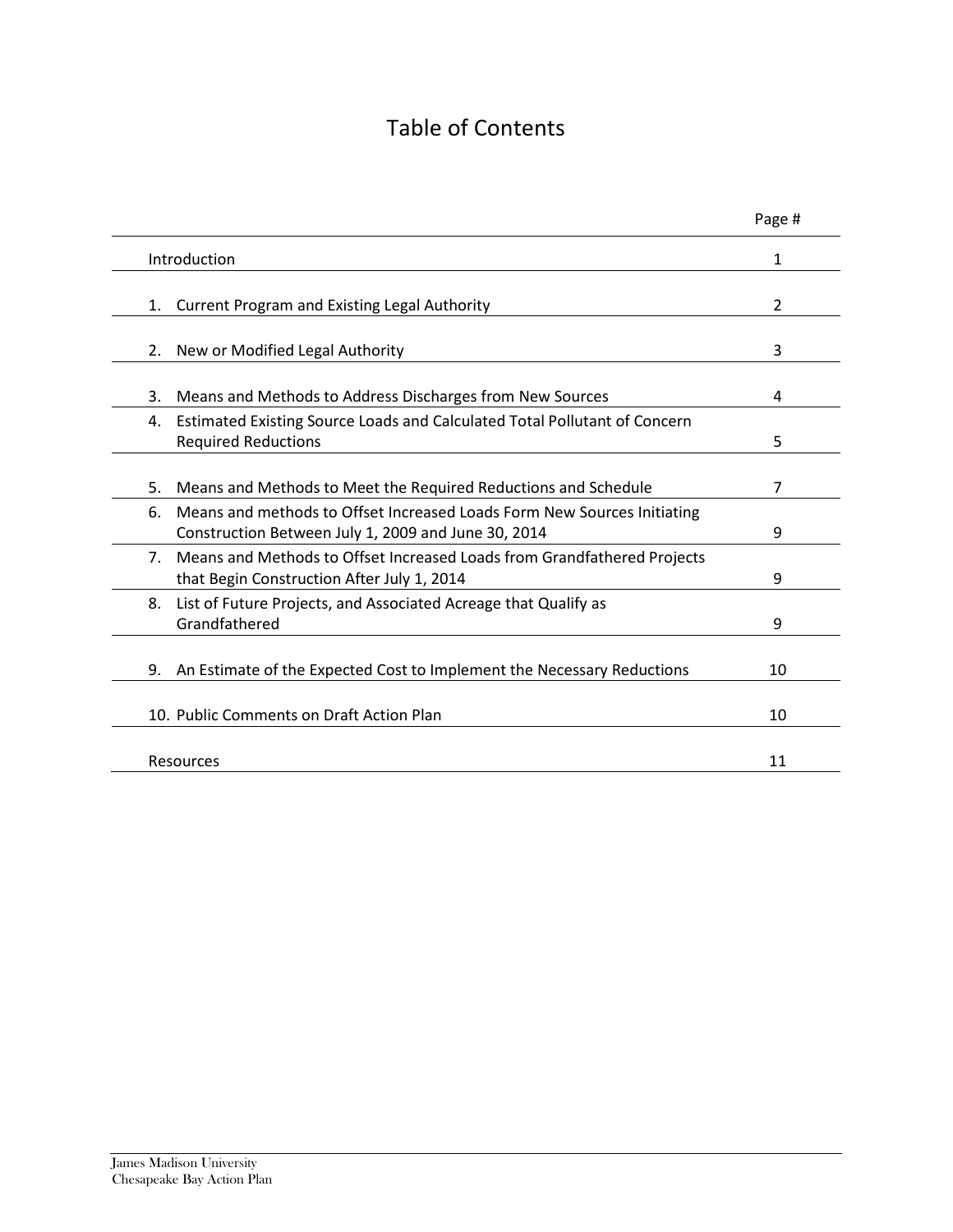#### Abbreviations

- CGP Construction General Permit
- DCR Virginia Department of Conservation and Recreation
- DEQ Virginia Department of Environmental Quality
- EOS Edge of Stream
- ESC Erosion and Sediment Control
- JMU James Madison University
- MCM Minimum Control Measure
- MS4 Municipal Separate Storm Sewer System
- POC Pollutant of Concern
- RUI Regulated Urban Impervious
- SWPPP Stormwater Pollution Prevention Plan
- TMDL– Total Maximum Daily Load
- VSMP Virginia Stormwater Management Program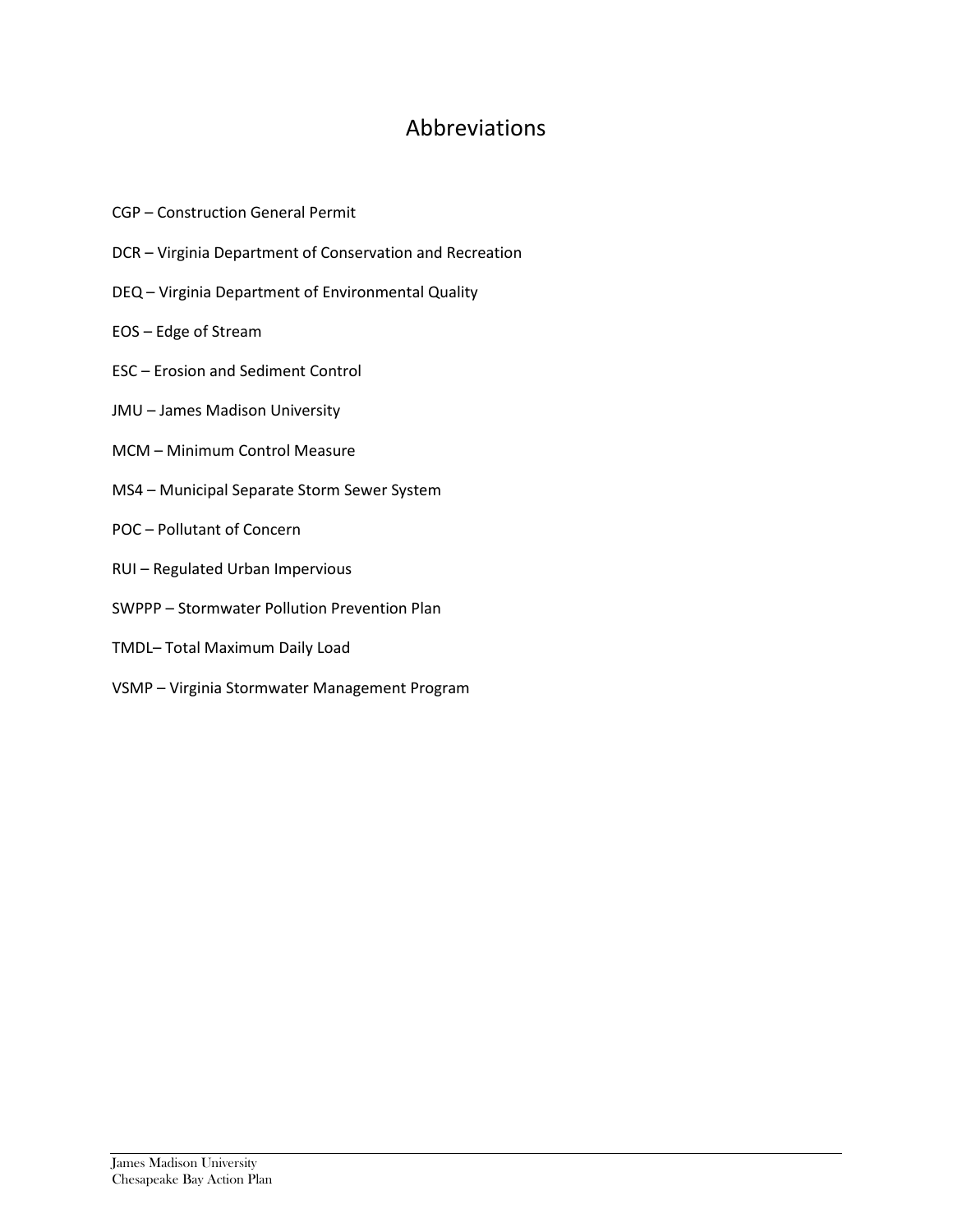#### **Introduction**

This Action Plan was created to satisfy Section I.C. of the 2013-2018 General Permit for Discharges of Stormwater from Small (Phase II) Municipal Separate Storm Sewer Systems (MS4). Section I.C. is the Special Condition for the Chesapeake Bay Total Maximum Daily Load (TMDL), which requires reductions of the Chesapeake Bay pollutants of concern (POCs) from existing development, including both impervious and pervious land that drains to James Madison University's MS4. The Chesapeake Bay POCs include nitrogen, phosphorus, and sediment. This Action Plan was developed to conform to the Virginia Department of Environmental Quality (DEQ) Guidance Memo No. 15-2005, dated May 18, 2015.

The Action Plan provides a review of the current MS4 program, which demonstrates James Madison University's (JMU) ability to ensure compliance with the Special Condition. It describes the required reduction in POCs, as well as the means and methods to be utilized in achieving 5.0% of the total reductions during the 2013 - 2018 permit cycle, as required by the permit. The required POC reductions are based on the Level 2 scoping run reduction for existing development, as defined in Virginia's Phase II Watershed Implementation Plan. Level 2 implementation refers to a modeled pollution reduction level of effort. It equates to an average reduction of 9.0% of nitrogen loads, 16% of phosphorus loads, and 20% of sediment loads from impervious regulated acres from the 2009 baseline loads. From pervious regulated acres, Level 2 implementation requires the reduction of 6.0% of nitrogen loads, 7.25% of phosphorus loads and 8.75% sediment loads from the 2009 baseline loads. Further discussion of required pollution reductions may be found in Virginia's Phase II Watershed Implementation Plan.

The Action Plan is composed of the following elements:

- 1. Current Program and Existing Legal Authority
- 2. New or Modified Legal Authority
- 3. Means and Methods to Address Discharges from New Sources
- 4. Estimated Existing Source Loads and Calculated Total Pollutant of Concern Required Reductions
- 5. Means and Methods to Meet the Required Reductions and Schedule
- 6. Means and methods to Offset Increased Loads Form New Sources Initiating Construction Between July 1, 2009 and June 30, 2014
- 7. Means and Methods to Offset Increased Loads from Grandfathered Projects that Begin Construction After July 1, 2014
- 8. List of Future Projects, and Associated Acreage that Qualify as Grandfathered
- 9. An Estimate of the Expected Cost to Implement the Necessary Reductions
- 10. Public Comments on Draft Action Plan

The Action Plan was initially completed in June, 2015, and will be submitted to the DEQ with JMU's MS4 Program Annual Report for the reporting period of July 1, 2014 through June 30, 2015. Should the Action Plan need to be updated to reflect new project opportunities, to address projects deemed infeasible, or for any other reason, updates will be submitted to the Department in accordance with the Program Plan Modification section of the General Permit (GP Section II.F.1).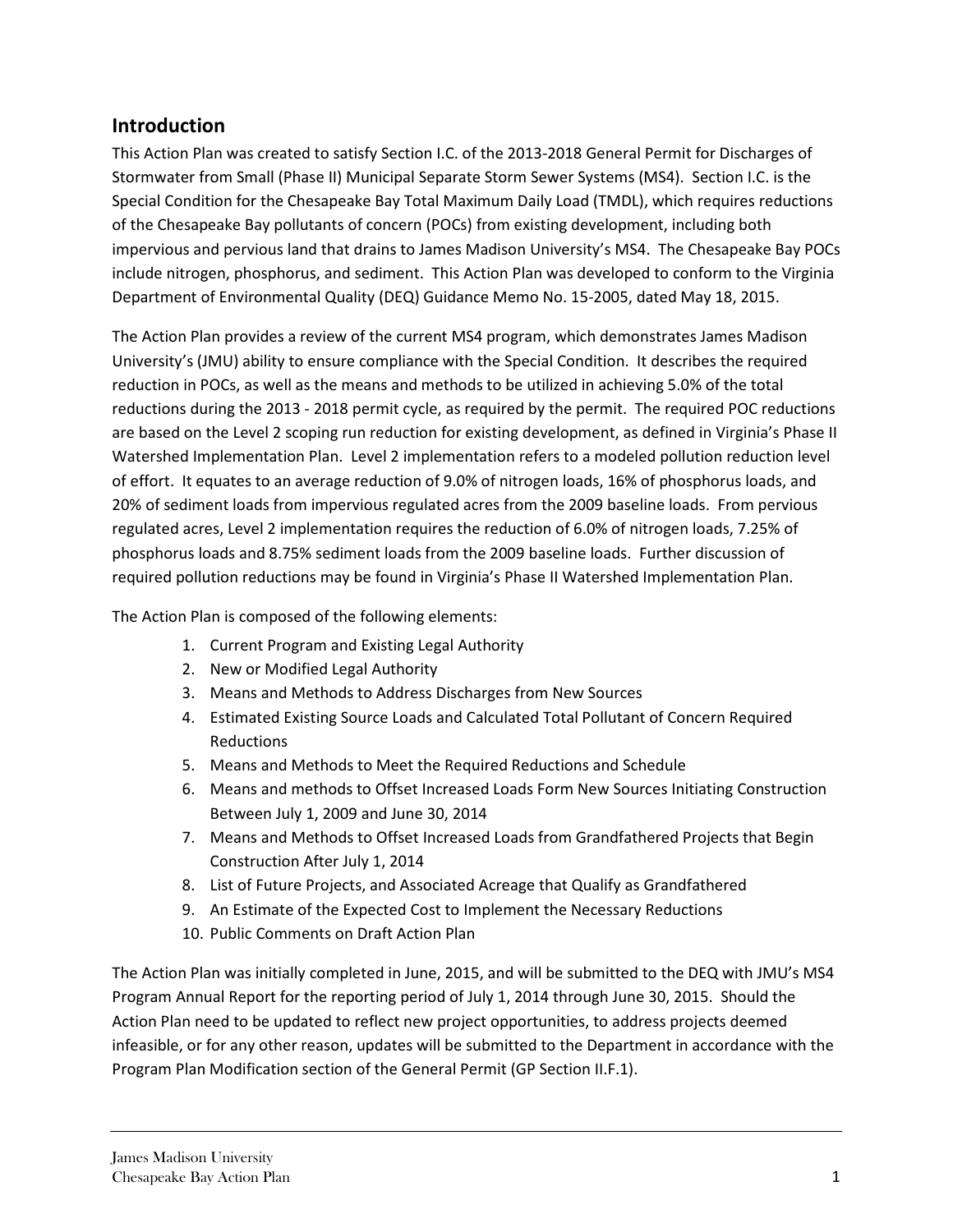#### 1. Current Program and Existing Legal Authority

James Madison University falls under the Phase II MS4 regulations as a small municipal storm sewer system operator, based on the definition found in 40 CFR 122.26(b)(8). As an operator of a small MS4, JMU must develop, implement, and enforce a MS4 Program designed to reduce the discharge of pollutants from the small MS4 to the maximum extent practicable, to protect water quality, to ensure compliance with water quality standards, and to satisfy the water quality requirements of the Clean Water Act and its attendant regulations.

As the operator of the MS4, and other campus infrastructure, University Administration has assigned the Facilities Management Department the responsibility of, and authority to administer a comprehensive and compliant Stormwater Management Program. JMU has developed and administered a compliant MS4 program since it was first permitted in 2007. The core of the program revolves around the six minimum controls measures (MCM) found in the Phase II MS4 General Permit. Best management practices implemented to comply with the minimum control measures and outcomes achieved can be found in JMU's MS4 Program Plan and annual reports, respectively. The MCMs include:

- 1. Public education and outreach on stormwater impacts
- 2. Public involvement/participation
- 3. Illicit discharge detection and elimination (IDDE)
- 4. Construction site stormwater runoff control
- 5. Post-construction stormwater management
- 6. Pollution prevention/good housekeeping for municipal operations

The Facilities Management Department maintains four stormwater policies that provide it with the authority to administer the program and comply with the MCMs. The policies describe in detail their purpose, definitions, responsibilities, and procedures. They provide guidance to faculty, staff, students and the public, which results in the efficient administration of the program, and continuity of operations within the Stormwater Division. These policies can be found in the Appendices of the MS4 Program Plan, and are viewed annually. The MS4 Program Plan will be updated with various additional policies and procedures according to the schedule established in the 2013 Phase II MS4 General Permit. The existing policies and their most recent version include:

- Illicit Discharge Detection and Elimination (IDDE) Policy & Procedure, February 2014
- Land-Disturbing Activities Policy & Procedure, November 2015
- Stormwater Management Facilities Policy & Procedure, November 2015
- Erosion and Sediment Control/Stormwater Management (ESC/SWM) Annual Standards & Specifications, November 2014
- Daily Operating Procedures for Stormwater Control Best Management Practices, November 2015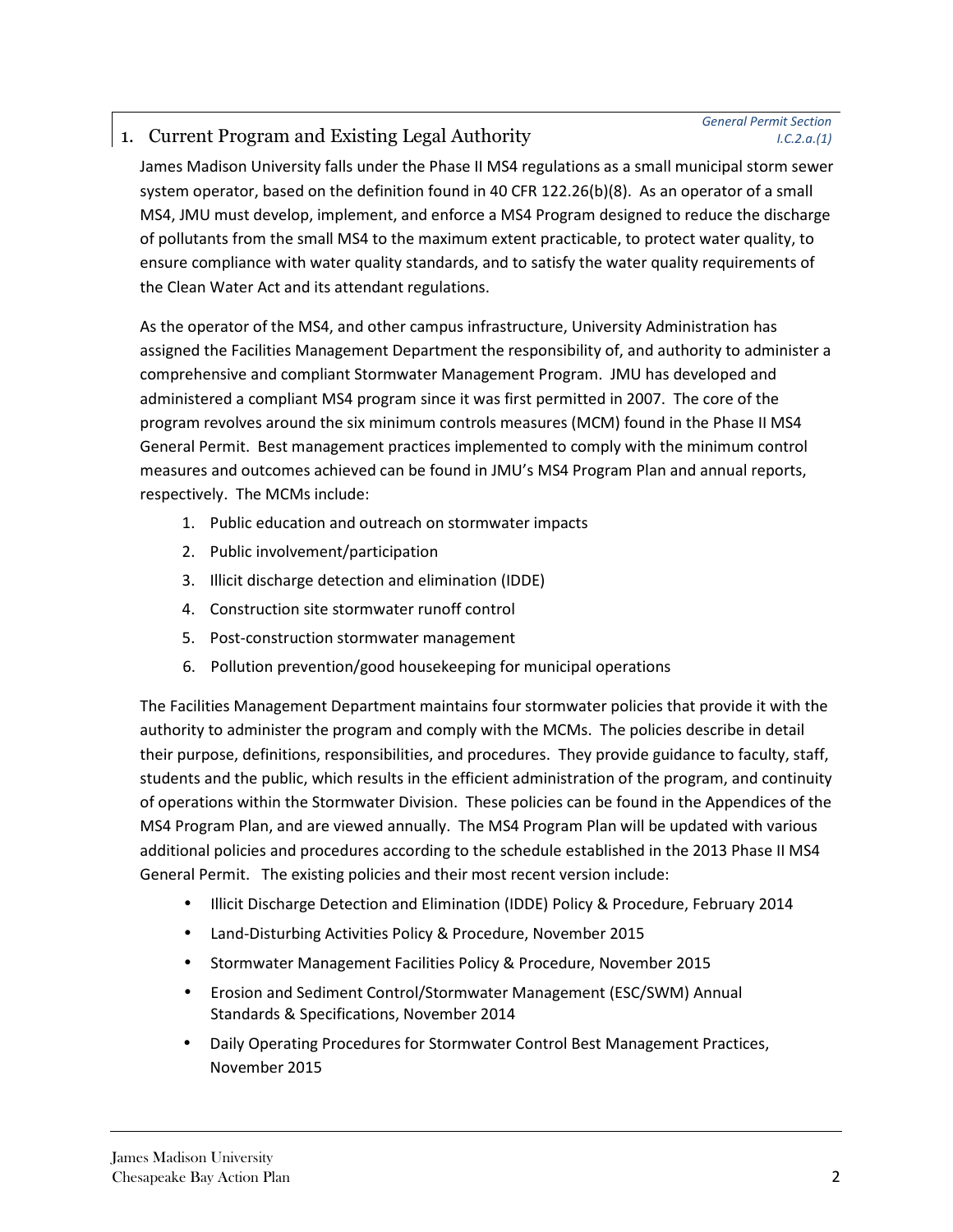MCMs 4 and 5 regulate construction and post-construction stormwater management, respectively. § 62.1-44.15:54 of the Virginia Administrative Code allows state agencies to adopt their own Virginia Erosion and Sediment Control (ESC) Program. JMU has administered its own ESC program since 2009, with the oversight of the Virginia Department of Conservation and Recreation (DCR), and now DEQ. As of July 1, 2014, the University now also administers its own Virginia Stormwater Management Program (VSMP), as allowed by § 62.1-44.15:27. JMU submits ESC and stormwater management Annual Standards & Specifications for approval by DEQ to ensure all development on the campus conforms with the intent of the Virginia Erosion and Sediment Control Law, the Virginia Stormwater Management Act, and attendant regulations.

Regarding legal authority over contractor activities, all contractors performing land disturbing activities on JMU properties are required, through contract documents, to obtain all applicable permits before construction activity commences, and to follow JMU's Annual Standards and Specifications. CO-7 of the General Conditions of the Construction Contract addresses requirements of related to land disturbance.

#### *1.1 Ability to Address Special Condition for the Chesapeake Bay TMDL*

The existing program provides adequate authority to address the Special Condition for the Chesapeake Bay TMDL. The required deliverables will be produced with existing Facilities Management staff, and outside support available to staff. Projects implemented to achieve pollutant reduction targets, and strategies to fund them, will be developed and managed by existing staff. A robust recordkeeping system will provide long-term continuity for managing load reductions and maintenance activities. Additionally, through the development of a Stormwater Management Master Plan and Stormwater Retrofit Opportunities study, staff has inventoried additional options for POC reductions, beyond what is identified in the Action Plan. Existing staff will also provide for the adoption of stormwater practices and infrastructure into a long-term stormwater asset management program. Funds to meet the Special Condition may continue to be requested from the University General Fund, and may be supplemented with grant funds.

#### 2. New or Modified Legal Authority

*General Permit Section I.C.2.a.(2)*

No new legal authorities are required for compliance with the Special Condition for the Chesapeake Bay TMDL. JMU already possess the authorities necessary to meet the pollution reduction goals identified in Section 4.

However, compliance may be more easily managed by communicating and formalizing responsibilities with neighboring MS4 jurisdictions. JMU and neighboring jurisdictions have decided that each will be responsible for the drainage areas that fall within their municipal boundary. JMU and the City of Harrisonburg are in discussions about formalizing this agreement with a Memorandum of Understanding. This plan will be updated to reflect any agreements that JMU enters into that affect the management of the MS4.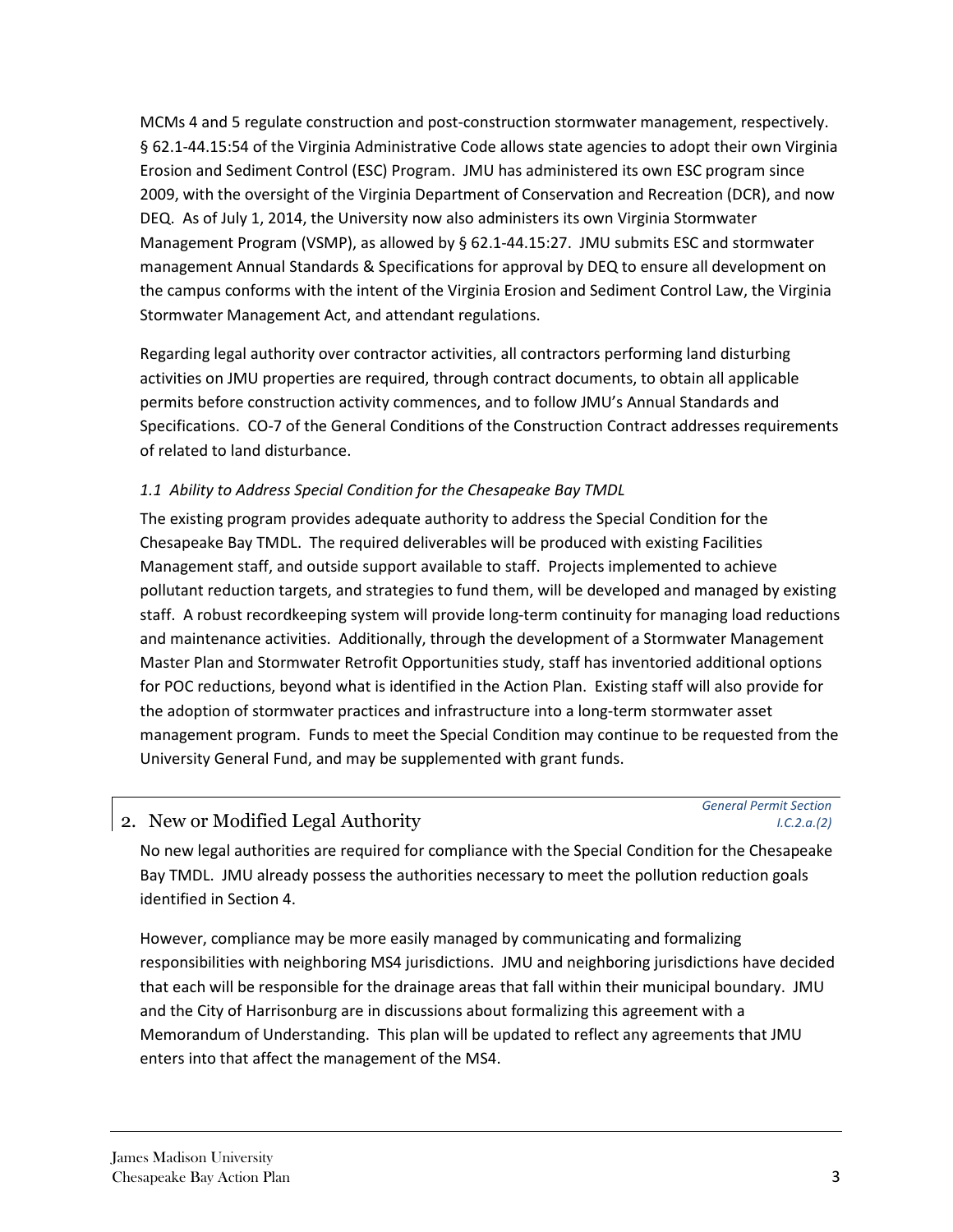#### 3. Means and Methods to Address Discharges from New Sources

When it comes to site development, JMU has the advantage of being the project manager, which assist with administering site design, stormwater regulatory conformance, and construction all within the same department. Therefore, the University is in a good position to design projects that meet or exceed the requirements of the Erosion and Sediment Control Law and Virginia Stormwater Management Act and regulations.

JMU's VESC Program and VSMP operate under DEQ approved Annual Standards and Specifications. JMU requires all development projects that are 10,000 square feet or greater to have an ESC plan that conforms to the Annual Standards and Specifications. The VSMP requires the development of a Stormwater Pollution Prevention Plan (SWPPP) for all construction projects that require a VSMP permit. The SWPPP includes the following elements:

- Erosion and Sediment Control Plan
- Stormwater Management Plan
- Pollution Prevention Plan
- Description of control measures necessary to address a TMDL

The Project Manager is responsible for requiring site design that meets the technical criteria of the Virginia Stormwater Management Regulations, and that a VSMP Construction General Permit (CGP) is obtained from DEQ. The Stormwater Coordinator is responsible for reviewing and providing comments to confirm conformance of the plans with the regulations and Annual Standards and Specifications. The Stormwater Coordinator may seek qualified assistance for plan review, at his discretion.

Pre-construction meetings are routinely held to clarify ESC and SWM expectations. Construction sites are inspected regularly by certified personnel to ensure compliance with the CGP, approved plans, and all applicable regulations, standards and specifications. Inspection reports are issued to project personnel, and violations corrected under the supervision of the Project Manager. The General Conditions of the Construction Contract document requires contractors to have a Responsible Land Disturber on-site. A detailed procedure that allows for variances and exceptions that are still protective of offsite property and resources is documented in the Annual Standards and Specifications.

Permanent stormwater facilities are inspected for conformance to plans, specifications and standards, and as-built drawings are submitted to the Stormwater Coordinator to file and draw upon for long-term inspections of permanent stormwater facilities. Stormwater management plans must include maintenance information. Inspections of stormwater facilities will be conducted annually, and work orders submitted for maintenance, as needed. Maintenance is performed by Facilities Management staff or a contractor of the department. Additional information on these programs, policies, and procedures may be found in the MS4 Program Plan Appendices, as noted in section 1.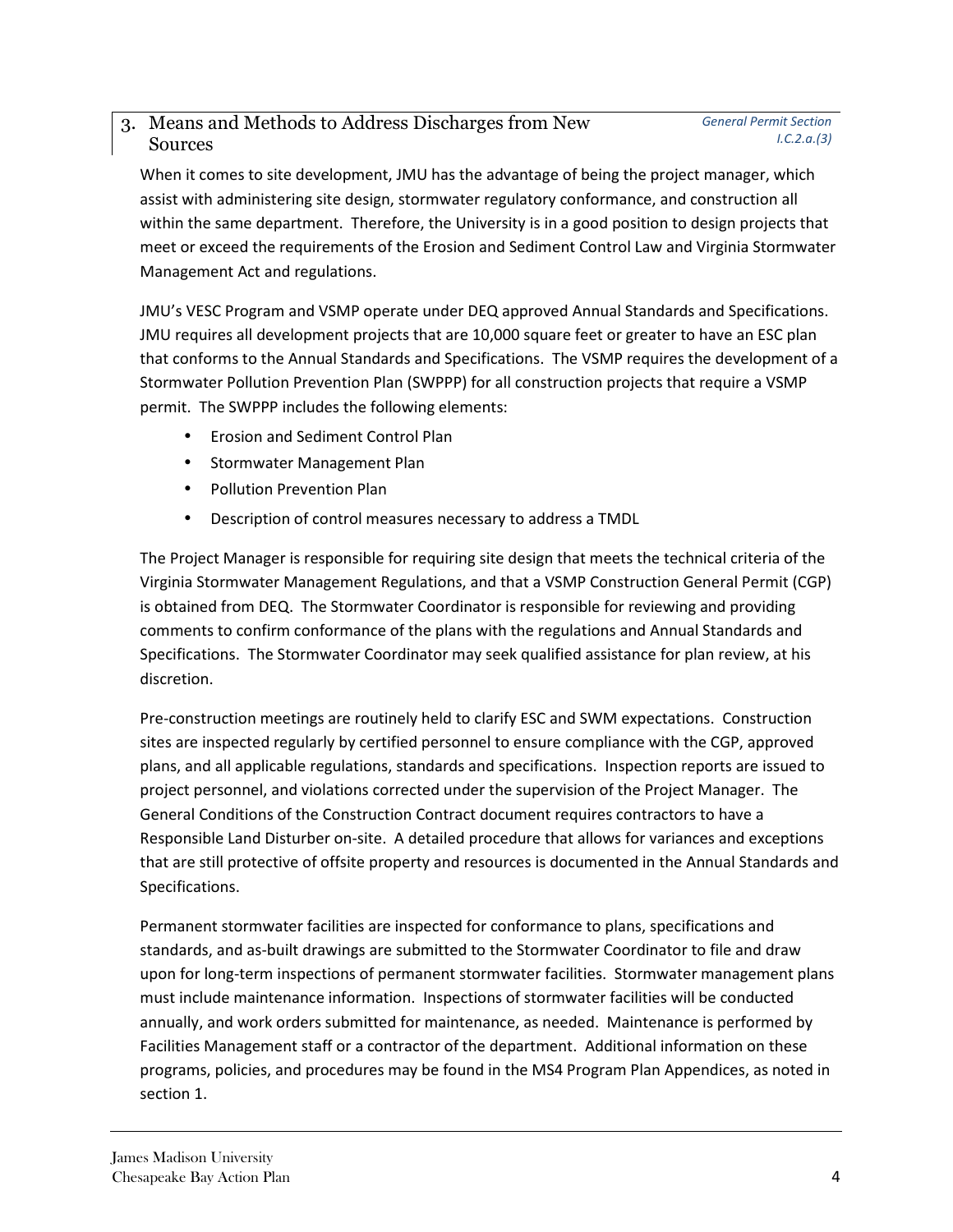Prior to 2014, new sources of stormwater discharges were regulated by the Virginia Department of Conservation and Recreation. Implementation of JMU's VSMP began July 1, 2014 with oversight from DEQ and the State Water Control Board.

#### 4. Estimated Existing Source Loads and Calculated Total Pollutant of Concern Required Reductions

*General Permit Section I.C.2.a.(4) & (5)*

For the purposes of the Action Plan, JMU estimated existing source loads and total pollutant of concern (POC) required reductions using its most recent jurisdictional boundary, excluding open water and unregulated acreage that sheet flows directly to waters of the United States, to represent the MS4 service area. The jurisdictional boundary was identified using JMU's property record Geographic Information System data. Pervious and impervious acreage from which loads were derived were delineated by Vanasse Hagen Brustlin, Inc. in a 2013 study that was used to develop a stormwater master plan for JMU. For the study, a GIS analysis of aerial imagery was conducted to categorize land cover into pervious and impervious categories. Construction site plans from projects constructed between the aerial imagery year and the study year were used to update the land cover data to reflect the most recent conditions. A map of JMU's MS4 service area used for this plan can be found in Figure 1.



**Figure 1.** Regulated urban acreage inside service area (jurisdictional boundary – indicated by yellow outline). Open Water (blue) and unregulated acreage sheet flowing to waters of the U.S. (green) are excluded.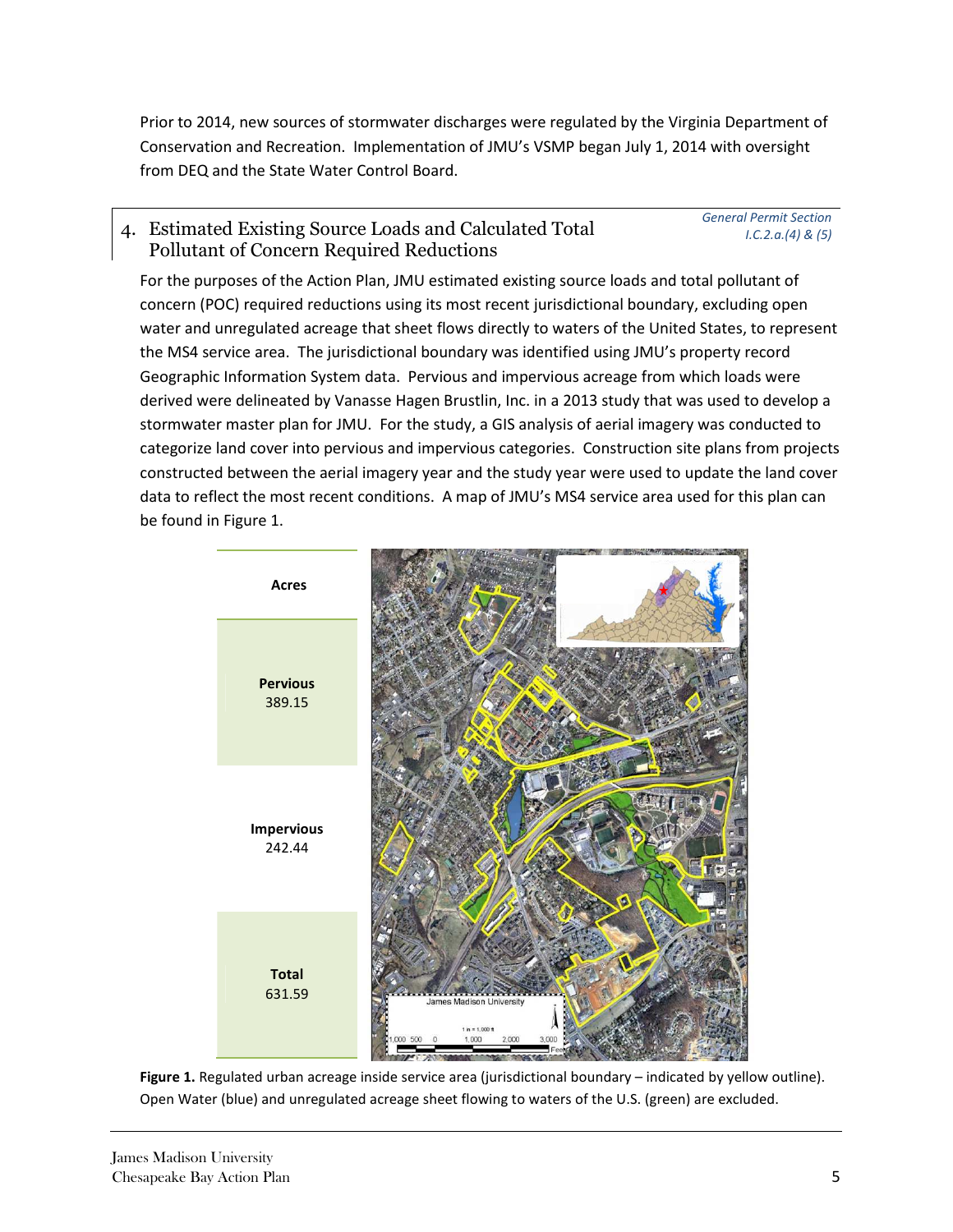The baseline loads and required POC required reductions will be recalculated after mapping of JMU's MS4 drainage areas is complete, and more accurate land cover estimates can be made. Recalculations will be included in the second phase of the Action Plan, to be submitted with the reapplication package, in accordance with Section I.C.5.b. of the MS4 General Permit.

The estimated existing source loads and POC required reductions are based on the regulated urban acreage identified in Figure 1, and the Level 2 scoping for POC reductions identified in Virginia's Phase II Watershed Implementation Plan. Level 2 scoping provides for the reduction (from 2009 baseline loads) of 9.0% of nitrogen loads, 16% of phosphorus loads, and 20% of sediment loads from impervious regulated acres, and 6.0% of nitrogen loads, 7.25% of phosphorus loads and 8.75% sediment loads from pervious regulated acreage. The Phase II MS4 permit requires that 5% of the reduction targets (identified in Table 2) be achieved within the 2013 – 2018 permit term (referred to by the permit, and in the tables below, as "first permit cycle").

Table 1 includes the information required by Phase II MS4 Permit, Section I.C.2 Tables 2b and 3b, entitled: "Table 2b: Calculation Sheet for Estimating Existing Source Loads for the Potomac River Basin," and "Table 3b: Calculation Sheet for Determining Total POC Reductions Required During this Permit Cycle for the Potomac River Basin."

| <b>Pollutant</b> | Land Cover $1$<br>& L <sub>2</sub> %<br><b>Reduction</b> | <b>2009 EOS</b><br>Loading Rate <sup>2</sup><br>(Ibs/acre) | <b>Estimated Total POC</b><br>Load Based on 2009<br><b>Progress</b><br>Run (lbs) | <b>First Permit</b><br><b>Cycle Required</b><br><b>Reduction in</b><br>Loading Rate <sup>3</sup><br>(lbs/acre) | <b>Total Reduction</b><br><b>Required First</b><br><b>Permit Cycle (lbs)</b> |
|------------------|----------------------------------------------------------|------------------------------------------------------------|----------------------------------------------------------------------------------|----------------------------------------------------------------------------------------------------------------|------------------------------------------------------------------------------|
|                  | <b>RUI</b>                                               | 16.86                                                      | 4,087.54                                                                         | .07587                                                                                                         | 18.39                                                                        |
| Total            | 9%                                                       |                                                            |                                                                                  |                                                                                                                |                                                                              |
| Nitrogen         | <b>RUP</b><br>10.07                                      |                                                            | 3,918.74                                                                         | .03021                                                                                                         | 11.77                                                                        |
|                  | 6%                                                       |                                                            |                                                                                  |                                                                                                                |                                                                              |
|                  | <b>RUI</b>                                               | 1.62                                                       | 392.75                                                                           | .01296                                                                                                         | 3.14                                                                         |
| Total            | 16%                                                      |                                                            |                                                                                  |                                                                                                                |                                                                              |
| Phosphorus       | <b>RUP</b>                                               | 0.41<br>159.55                                             |                                                                                  | .00148625                                                                                                      | 0.58                                                                         |
|                  | 7.25%                                                    |                                                            |                                                                                  |                                                                                                                |                                                                              |
|                  | <b>RUI</b>                                               | 1,171.32                                                   | 283,974.82                                                                       | 11.7132                                                                                                        | 2,839.75                                                                     |
| Total            | 20%                                                      |                                                            |                                                                                  |                                                                                                                |                                                                              |
| Suspended        | <b>RUP</b>                                               | 175.80                                                     | 68,412.57                                                                        | .769125                                                                                                        | 299.30                                                                       |
| Solids           | 8.75%                                                    |                                                            |                                                                                  |                                                                                                                |                                                                              |

**Table 1.** Estimated Existing Source Loads and Total POC Reductions Required in First Permit Cycle

\*RUI = Regulated Urban Impervious; RUP = Regulated Urban Pervious; EOS = Edge of Stream; POC = Pollutant of Concern

<sup>1</sup> 2009 EOS Loading Rate as listed in Section I Part C Table 2b - Calculation Sheet for Estimating Existing Source Loads for the Potomac River Basin

<sup>2</sup> 2009 EOS Loading Rate as listed in Part II of the Chesapeake Bay TMDL Special Condition Guidance document for the Potomac River Basin

<sup>3</sup> Reduction Loading Rate listed as "Corrected Loading Rate" in Part II of the Chesapeake Bay TMDL Special Condition Guidance document for the Potomac River Basin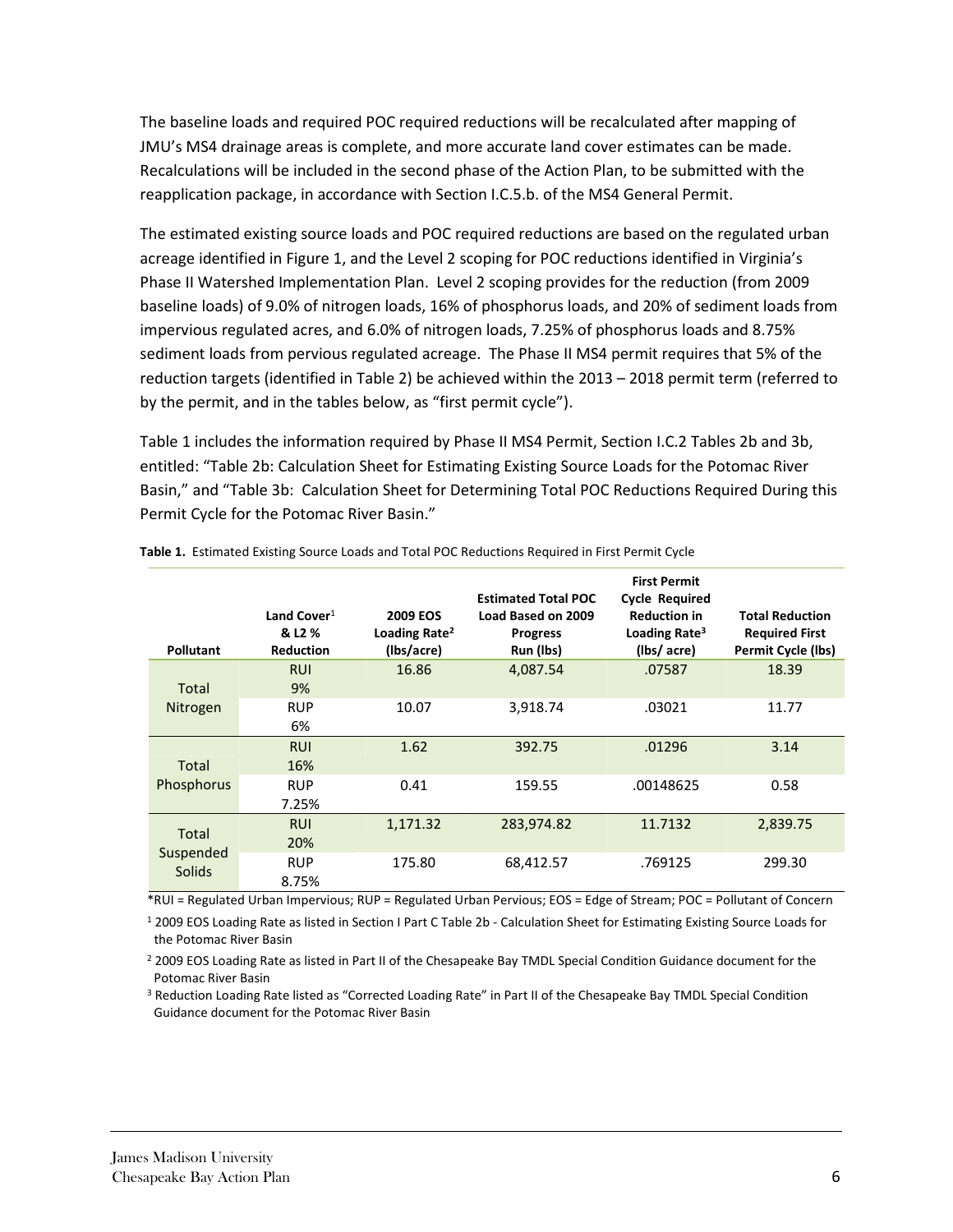#### 5. Means and Methods to Meet the Required Reductions and Schedule

Stream restoration, and land use changes associated with stream restoration projects, are the primary strategies JMU will use to achieve the pollution reductions called for by the General Permit. Bioretention will also play a part. Calculations to determine the pollution reductions to result from these projects adhere to the guidelines established in Guidance Memo No. 15-2005. Projects completed since 2009 will be used to account for part of the required POC reductions, and the remainder will be reduced by a planned stream restoration project. Together, these projects exceed 100% of the pollutant of concern (POC) reductions required of JMU through 2028. Accordingly, pollution reductions achieved during this permit cycle will be applied to the POC reductions required in subsequent permit cycles. Additionally, all means and methods included in this plan are guaranteed to be credited at the efficiencies established at the time this Action Plan is submitted, according to the Guidance Memo (Part III. Eligible BMPs and Credit Opportunities), which states "Likewise, if the BMPs included in the initial Action Plan result in reductions beyond the required 5% those reductions will also be guaranteed at the efficiencies available at the time the Action Plan is submitted." Table 2 compares the required pollutant reductions to those which are planned by 2018.

**Table 2.** Pollutant reductions required versus planned.

|                               | ΤР     | ΤN     | TSS        |
|-------------------------------|--------|--------|------------|
| Required by 2018, lbs. (5%)   | 3.72   | 26.04  | 3,139.05   |
| Required by 2028, lbs. (100%) | 74.41  | 603.00 | 62,781.06  |
| Planned by 2018, lbs.         | 342.79 | 835.03 | 173,566.99 |

This section of the Action Plan describes the projects JMU plans to use to achieve its permitted pollution reduction goals required by 2018 (and beyond). However, JMU maintains flexibility to remove any of the identified projects from the plan, adapt them, or to consider different projects as opportunities arise, as long as the changes do not compromise JMU's ability to comply with the goals and schedule established in the General Permit.

#### *5.1 Completed and Planned Projects*

JMU has implemented several stormwater best management practices and stream restoration projects since 2009, and prior to the submission of this plan in June, 2015. These projects, described in Table 3, were developed to address in-stream erosion caused by watershed urbanization. The approved interim rates for urban stream restoration were used to calculate the mass reduction of POCs per length of stream restored found in Appendix V.J. of the Guidance Memo.

Land use changes associated with adding grass buffers to the restored streams also yielded pollutant reductions, and are included as a strategy in this plan. Efficiencies from Table V.H.1. of the Guidance Memo were used to calculate these reductions. A bioretention filter was also completed in 2012. Chesapeake Bay Program efficiencies were used to calculate POC reductions resulting from the bioretention filter.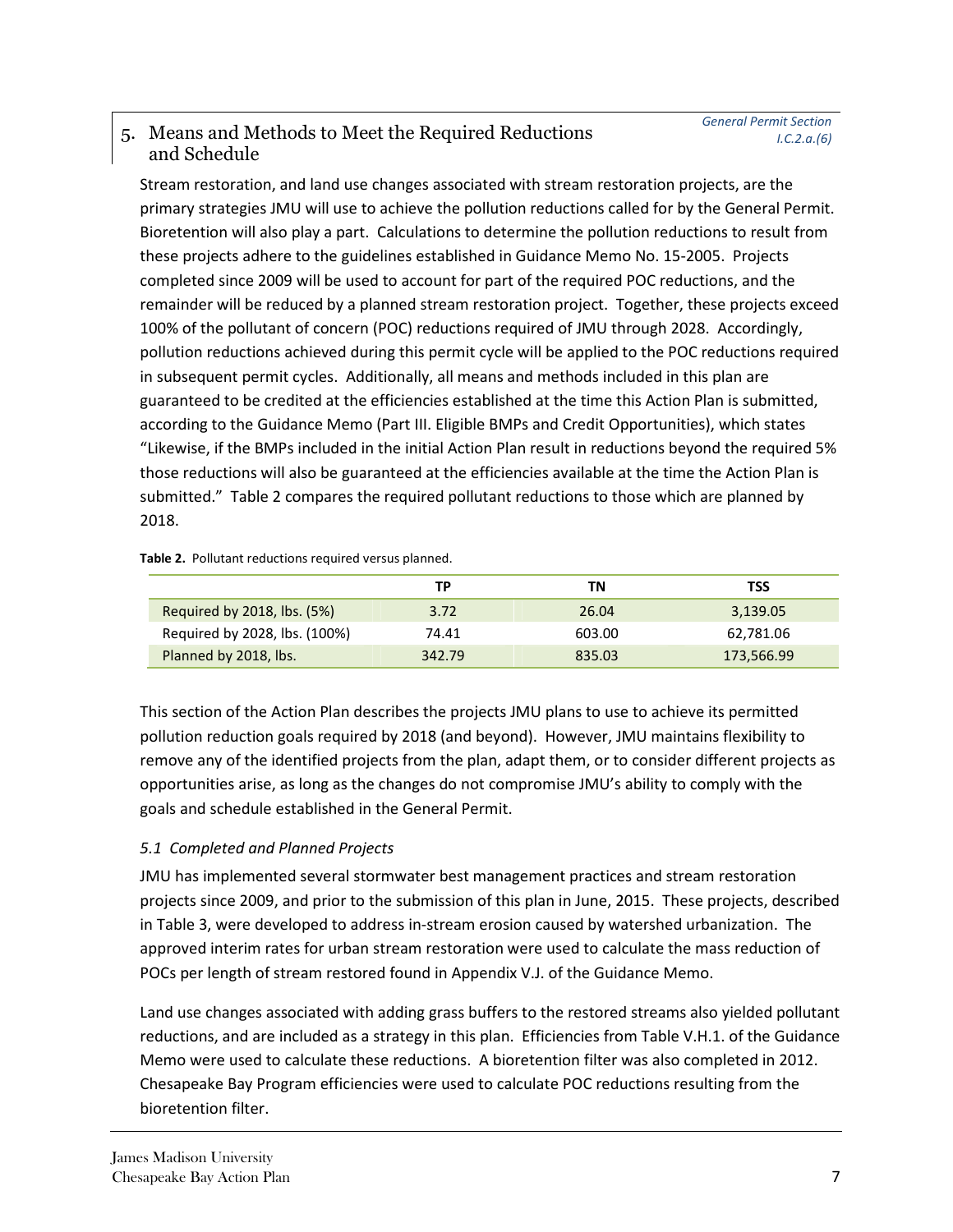The one project that will not be completed until after the Action Plan is submitted, is a stream restoration project that will be implemented on campus, at the Edith J. Carrier Arboretum. The project will restore 1,080 feet of a headwaters tributary to Blacks Run, an impaired waterbody in Harrisonburg, Virginia. The design for the restoration includes the creation of 0.37 acres of interconnected wetland cells in a large floodplain area that is to be reconnected to the tributary by the project.

The POC reductions for the Arboretum stream restoration project were calculated using two protocols found in Appendix V.J. of the Guidance Memo. These protocols were approved in 2014 by the Chesapeake Bay Program's Urban Stormwater Workgroup and Water Quality Goal Implementation Team. Details of the protocols can be found in the guidance document entitled *Recommendations of the Expert Panel to Define Removal Rates for Individual Stream Restoration Projects*, and include Protocol 1: Sediment Prevented, and Protocol 3: Floodplain Reconnection. The estimates do not take into consideration potential rate reductions due to sediment transport/delivery or the limited stream flow of the project reach. The degraded condition of the stream, information about the calculations and other project design details are documented in the *Final Design and Pollutant Reduction Report* completed in January, 2015. This document is available upon request.

Table 3 summarizes the completed and proposed projects, and their associated POC reductions. Detailed pollution reduction calculations for each project are located in the electronic spreadsheet ledger submitted with this plan, as directed by the Guidance Memo. Baseline reductions in credit calculated for unregulated land in the drainage area of the projects are included in the spreadsheet, where applicable. The spreadsheet ledger contains the following data:

- the total reductions required;
- each practice that will be implemented;
- the approximate location of the project;
- the load that will be reduced by each project, and
- the project schedules.

**Table 3.** Projects completed since 2009.

|                   |                                                        | <b>BMP Total Removal</b> |        |            |               |
|-------------------|--------------------------------------------------------|--------------------------|--------|------------|---------------|
| ID                | <b>Project Name/Description</b>                        | ТP                       | ΤN     | <b>TSS</b> | <b>Status</b> |
| ST <sub>1</sub>   | SRP: East Campus (1031')                               | 69.74                    | 71.03  | 45,895.20  | Complete      |
| ST <sub>1</sub> a | SRP: East Campus Land Use Change - Pervious to Grass   |                          | 2.75   |            | Complete      |
| ST <sub>2</sub>   | SRP: Siberts Creek - Segment 'A' (407')                | 27.63                    | 29.47  | 18,231.23  | Complete      |
| ST <sub>3</sub>   | SRP: Siberts Creek - Segment 'B' (498')                | 33.80                    | 36.09  | 22,283.14  | Complete      |
| ST <sub>4</sub>   | SRP: Siberts Creek - Segment 'C' (711')                | 47.91                    | 47.45  | 31,446.04  | Complete      |
| ST <sub>4</sub> a | SRP: Siberts Creek Land Use Change - Pervious to Grass |                          | 4.31   |            | Complete      |
| S <sub>4</sub>    | SRP: Siberts Creek Bioretention                        | 1.87                     | 13.02  | 1,551.38   | Complete      |
| ST <sub>5</sub>   | SRP: Arboretum w/ Constructed Wetlands                 | 161.84                   | 630.91 | 54,160.00  | Complete      |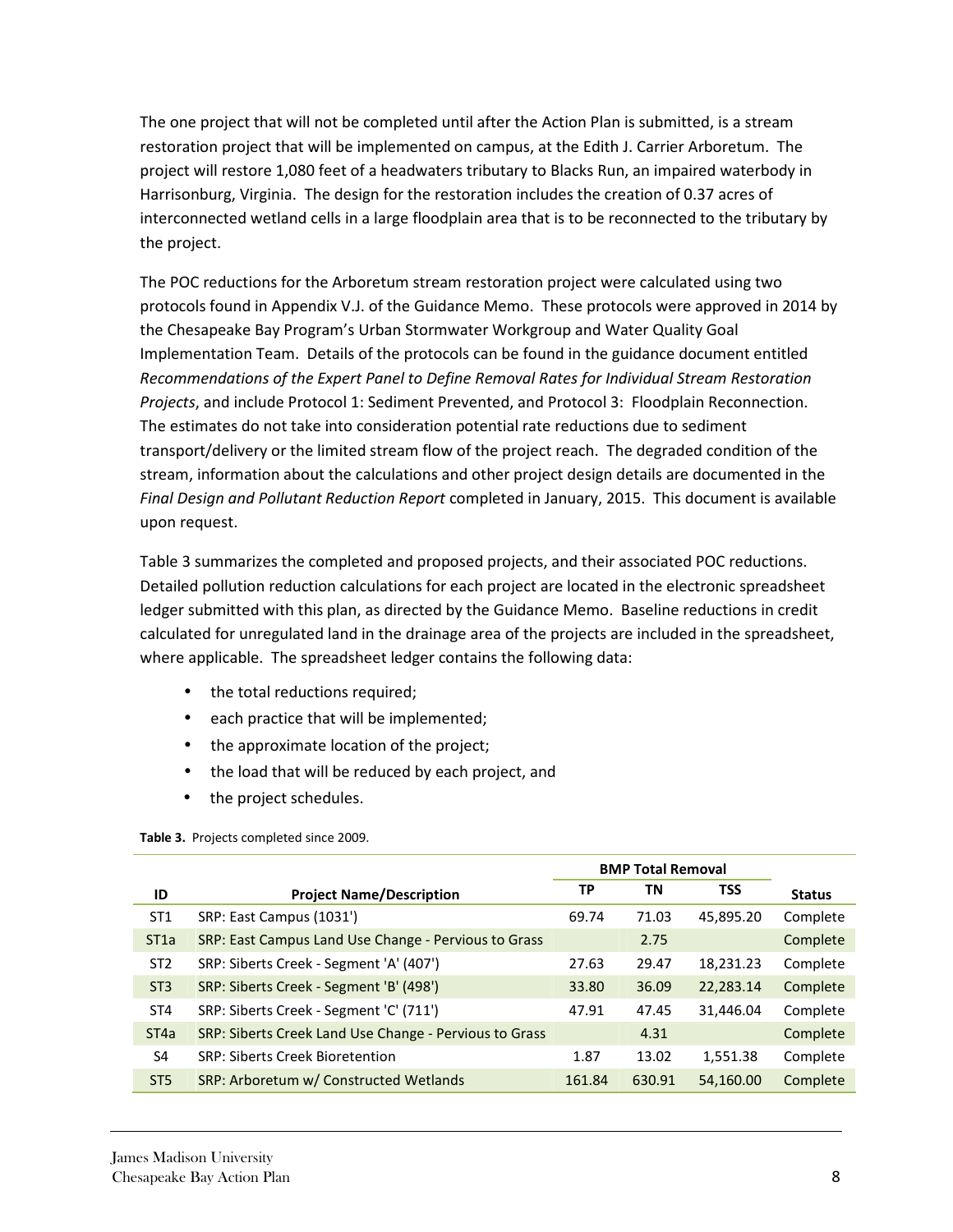#### *5.2 Project Schedules*

Project ID's ST1, ST1a, ST2, ST3, ST4, ST4a and S4 had a completion date of September 15, 2012, as they were constructed at essentially the same time, and were deemed "stabilized" on that date. The Arboretum stream restoration project (ST5) was initiated in September of 2013 and construction was completed on March 23, 2016. The Facilities Management Department will inspect all projects annually to ensure that they continue to function as designed.

6. Means and methods to Offset Increased Loads From New Sources Initiating Construction Between July 1, 2009 and June 30, 2014

JMU does not have increased loads to offset in this category, as it has never used an average land cover condition greater than 16% impervious cover for the design of post-development stormwater management facilities.

7. Means and Methods to Offset Increased Loads from Grandfathered Projects that Begin Construction After July 1, 2014 *General Permit Section I.C.2.a.(8)* 

JMU will not have increased loads to offset in this category. As the VSMP authority, the University will not use an average land cover condition greater than 16% impervious cover for the design of post-development stormwater management facilities for grandfathered projects.

8. List of Future Projects, and Associated Acreage that Qualify as Grandfathered

JMU has two projects that would qualify for grandfathering in accordance with 9VAC25-870-48. Should any revisions be made to the plans that would increase the amount of Total Phosphorus discharged from the site, the plans will no longer be considered grandfathered. It is undetermined whether either of these projects will ever be built. The projects include:

1. Name: James Madison University Port Republic Road Athletics Complex Approval Date: March 15, 2010 Acres: 4.2

This project was completed in 2013, but was not fully constructed as planned. Minor site work to accommodate a concession stand, bleachers, and artificial turf remains.

2. Name: CISAT Campus Pond Relocation Approval Date: March 10, 2011 Acres: 4.93

No increase in impervious surface will occur with this project.

*General Permit Section* 

*General Permit Section* 

 *I.C.2.a.(10)* 

 *I.C.2.a.(7)*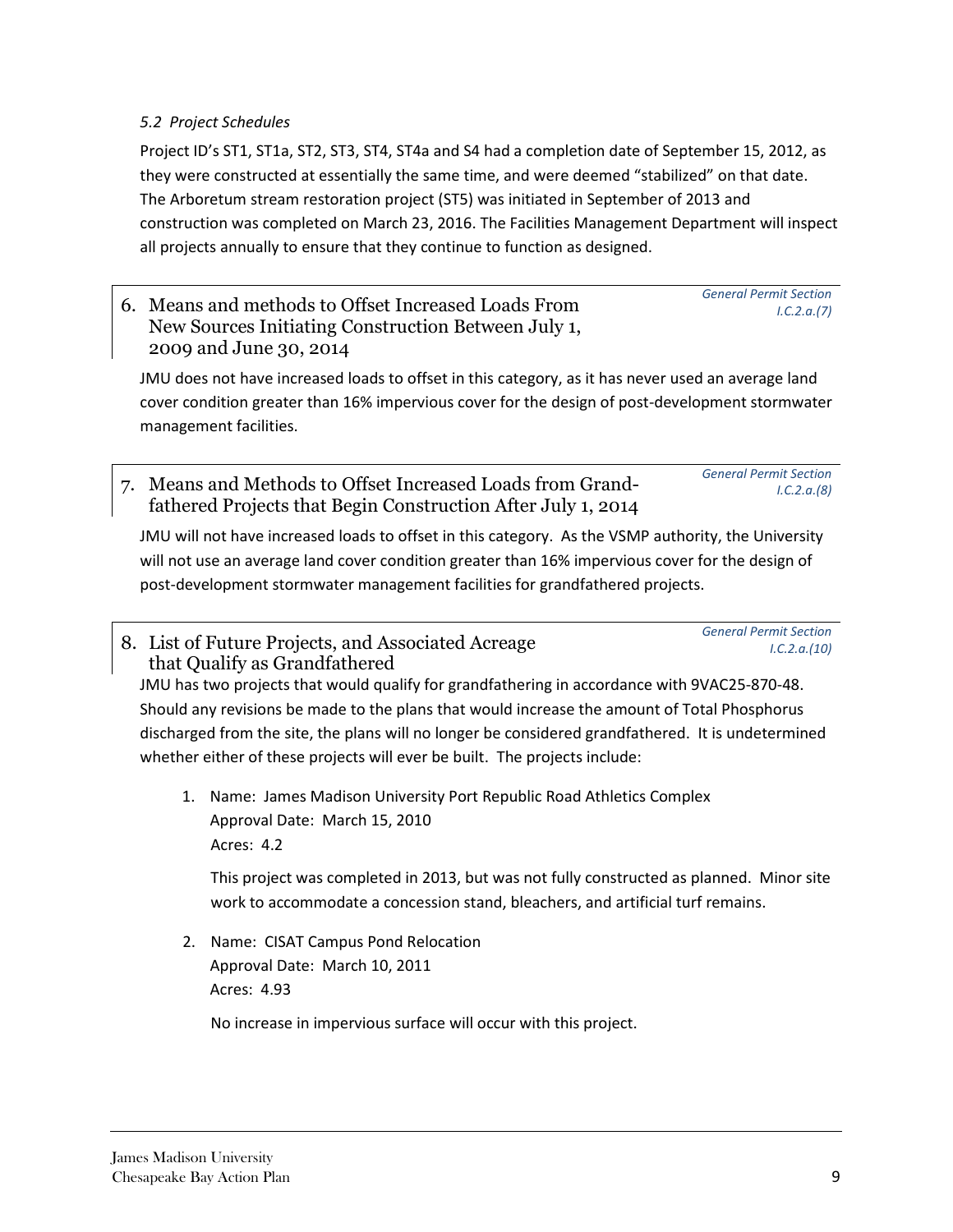#### 9. An Estimate of the Expected Cost to Implement the Necessary Reductions

*General Permit Section I.C.2.a.(11)* 

JMU estimates that the projects described in section 5 will cost approximately \$485,000 to implement. All of the projects were funded, in part, by federal grants that were matched by JMU with a mix of cash and in-kind contributions. The most significant allocation of funds, to date, will go to the planned Arboretum stream restoration. The University will provide \$100,000 to implement this project. The estimated cost does not account for long-term operation and maintenance of the improvements.

There may not be a need to implement projects in future Action Plans, as all reductions are anticipated to be met during this permit cycle. However, if needed, JMU's funding strategy for the future would include a combination of continuing to pursue grants, incorporation of projects into the Capital Improvements Plan, and continuing to request funding from the University general fund, when needed.

#### 10. Public Comments on Draft Action Plan

#### *General Permit Section I.C.2.a.(12)*

The Facilities Management Department informed the public of the draft Chesapeake Bay Action Plan and 2-week public comment period before finalizing and submitting the Plan to the DEQ. An article was published in the Facilities Management Human Resources monthly newsletter on June 1, 2015, which is sent to all Facilities Management staff (587 employees). The draft document was also added to the Facilities Management Department webpage on the JMU website on May 29, 2015, where it could be accessed by any member of JMU's faculty, staff, student body, or the community. The webpage is located at www.jmu.edu/facmgt/sustainability/Stormwater/ms4.shtml. These outreach efforts informed the public of the development of the Chesapeake Bay Action Plan draft, and directed them to the location on the Facilities Management Department webpage where the draft could be obtained. The article and webpage also instructed the public on how to provide comments on the plan. Documentation regarding outreach efforts will reside with the Action Plan documents.

The Department requested that comments be emailed to the Stormwater Coordinator. Seven responses were received with no requests for changes to the plan. There were further explanations related to the TMDL requirements and how numbers were calculated. The Stormwater Coordinator documented all comments, which will reside with the Action Plan documents. All comments were taken into consideration before finalizing the Action Plan. Final guidance for the development of the Action Plan was not available until May, 2015, after much of the student body had left Harrisonburg for summer vacation. As such, this segment of the public was not accessible to be engaged during the public comment period. However, awareness of the plan and its contents will continue to grow as a result of JMU's on-going public education and involvement activities, and the Facilities Management Department will encourage and accept feedback on the plan, year-round.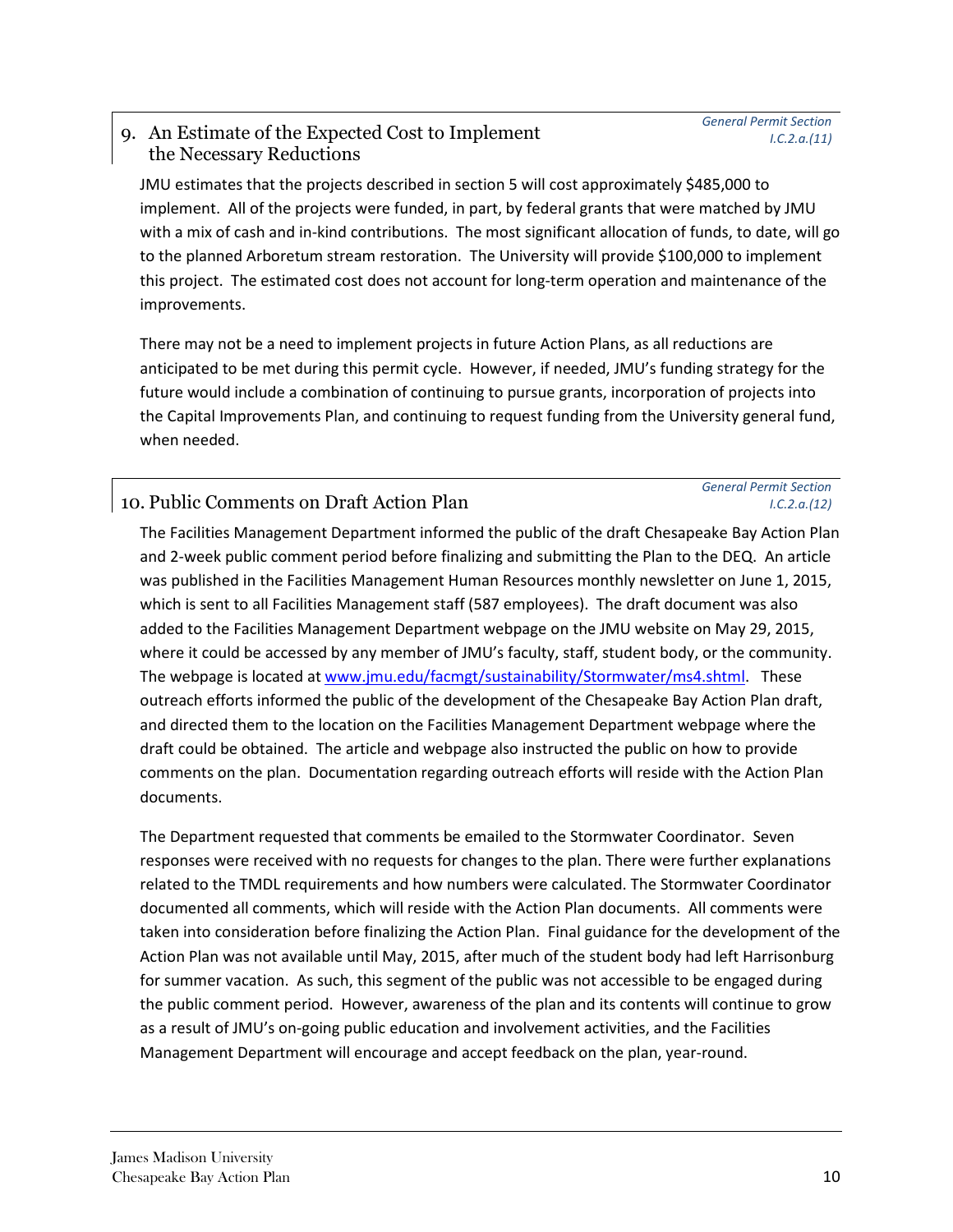#### Resources

- Chesapeake Bay Program Urban Stormwater Workgroup and Water Quality Goal Implementation Team. (2014) *Recommendations of the Expert Panel to Define Removal Rates for Individual Stream Restoration Projects*  http://chesapeakestormwater.net/bay-stormwater/baywide-stormwater-policy/urbanstormwater-workgroup/urban-stream-restoration/
- Ecosystem Services, Inc. (2016 Update) *Edith J. Carrier Arboretum Stream Restoration Final Design and Pollutant Reduction Report.*
- James Madison University. (2014) *Municipal Separate Storm Sewer (MS4) Plan* http://www.jmu.edu/facmgt/sustainability/Stormwater/files/ms4-program-plan.pdf
- Virginia Department of Environmental Quality. (2013) *General Permit for Discharges of Stormwater from Small (Phase II) Municipal Separate Storm Sewer Systems* http://lis.virginia.gov/cgi-bin/legp604.exe?000+reg+9VAC25-890-40
- Virginia Department of Environmental Quality. (2015) *Guidance Memo No. 15-2005*  http://www.deq.virginia.gov/Portals/0/DEQ/Water/Guidance/152005.pdf

Virginia Department of Environmental Quality. (2012) *Phase II Watershed Implementation Plan* http://www.deq.virginia.gov/Portals/0/DEQ/Water/TMDL/Baywip/vatmdlwipphase2.pdf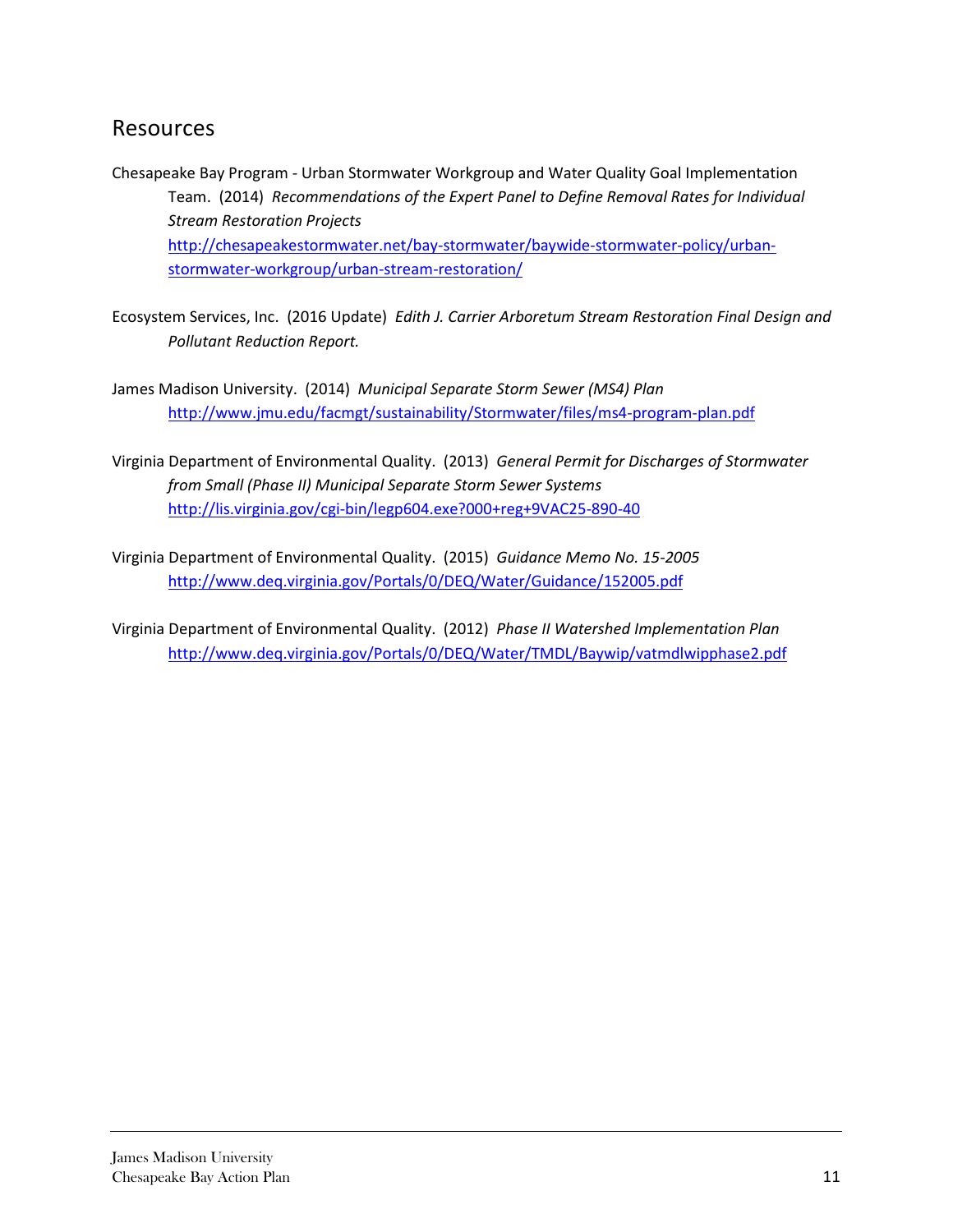#### **How to Calculate 2009 Loads and Total Required First Permit Term Reductions**

*Step 1: Determine or estimate the amount of pervious and impervious acreage of the MS4 service area that existed as of June 30, 2009. Fill that data into the green cells below. 2009 Loads and Required Reductions (blue cells) will be automatically calcualted.* 

|                                                                                                                                                   | Pervious                                                                                                        | Impevious                                           |                                                                            |                                                                                            |                                                                                                                                                               |  |  |
|---------------------------------------------------------------------------------------------------------------------------------------------------|-----------------------------------------------------------------------------------------------------------------|-----------------------------------------------------|----------------------------------------------------------------------------|--------------------------------------------------------------------------------------------|---------------------------------------------------------------------------------------------------------------------------------------------------------------|--|--|
| Regulated Urban Acreage Inside<br>Service Area:                                                                                                   | 389.15                                                                                                          | 242.44                                              |                                                                            |                                                                                            |                                                                                                                                                               |  |  |
|                                                                                                                                                   | Step 2: Calculate the 2009 POC Load<br>based on the appropriate river basin<br>Table 2 in the Small MS4 General |                                                     |                                                                            |                                                                                            | Step 3: Calculate the first permit cycle<br><b>Total Reduction based on the</b><br>appropriate river basin Table 3 in the<br><b>Small MS4 General Permit.</b> |  |  |
| Pollutant                                                                                                                                         | <b>Land Cover</b>                                                                                               | 2009 EOS<br>Loading Rate <sup>1</sup><br>(lbs/acre) | <b>Estimated Total</b><br>POC Load Based<br>on 2009 Progress<br><b>Run</b> | First Permit Cycle<br>Required<br>Reduction in<br>Loading Rate <sup>2</sup><br>(lbs/ acre) | ⊭<br><b>Total Reduction</b><br><b>Required First</b><br>Permit Cycle (lbs)                                                                                    |  |  |
| <b>Total Nitrogen</b>                                                                                                                             | Regulated Urban<br>Impervious                                                                                   | 16.86                                               | 4087.5384                                                                  | 0.07587                                                                                    | 18.3939228                                                                                                                                                    |  |  |
|                                                                                                                                                   | Regulated Urban<br>Pervious                                                                                     | 10.07                                               | 3918.7405                                                                  | 0.03021                                                                                    | 11.7562215                                                                                                                                                    |  |  |
| <b>Total Phosphorus</b>                                                                                                                           | Regulated Urban<br>Impervious                                                                                   | 1.62                                                | 392.7528                                                                   | 0.01296                                                                                    | 3.1420224                                                                                                                                                     |  |  |
|                                                                                                                                                   | <b>Requlated Urban</b><br>Pervious                                                                              | 0.41                                                | 159.5515                                                                   | 0.00148625                                                                                 | 0.578374188                                                                                                                                                   |  |  |
| <b>Total Suspended Solids</b>                                                                                                                     | Regulated Urban<br>Impervious                                                                                   | 1,171.32                                            | 283,974.82                                                                 | 11.7132                                                                                    | 2839.748208                                                                                                                                                   |  |  |
| 2009 EOS Loading Rate as listed in Section I Part C Table 2b - Calculation Sheet for Estimating Existing Source Loads for the Potomac River Basin | Regulated Urban<br>Pervious                                                                                     | 175.8                                               | 68412.57                                                                   | 0.769125                                                                                   | 299.3049938                                                                                                                                                   |  |  |

<sup>2</sup> 2009 EOS Loading Rate as listed in Part II of the Chesapeake Bay TMDL Special Condition Guidance document for the Potomac River Basin

|                                                                                                       | 1st Permit<br>Required<br>Reductions (5%) | 2nd Permit<br>Required<br>Reductions (35%)                                                                                                                      | 3rd Permit<br>Required<br>Reductions (60%) | Totals (100%) |
|-------------------------------------------------------------------------------------------------------|-------------------------------------------|-----------------------------------------------------------------------------------------------------------------------------------------------------------------|--------------------------------------------|---------------|
| <b>Total Nitrogen</b>                                                                                 | 30.1501443                                | 211.0510101                                                                                                                                                     | 361.8017316                                | 603.002886    |
| Total Phosphorus                                                                                      | 3.720396588                               | 26.04277611                                                                                                                                                     | 44.64475905                                | 74.40793175   |
| <b>Total Suspended Solids</b>                                                                         | 3139.053202                               | 21973.37241                                                                                                                                                     | 37668.63842                                | 62781.06404   |
| Step 4: Sum the Regulated Urban<br><b>Impervious and Pervious Reduction</b><br>Required for each POC. |                                           | Step 5: Estimate the 35% and 60%<br><b>Reduction Requirements that will be</b><br>required by future Permit Cycles by<br>multiplying by 7 and 12, respectively. |                                            |               |